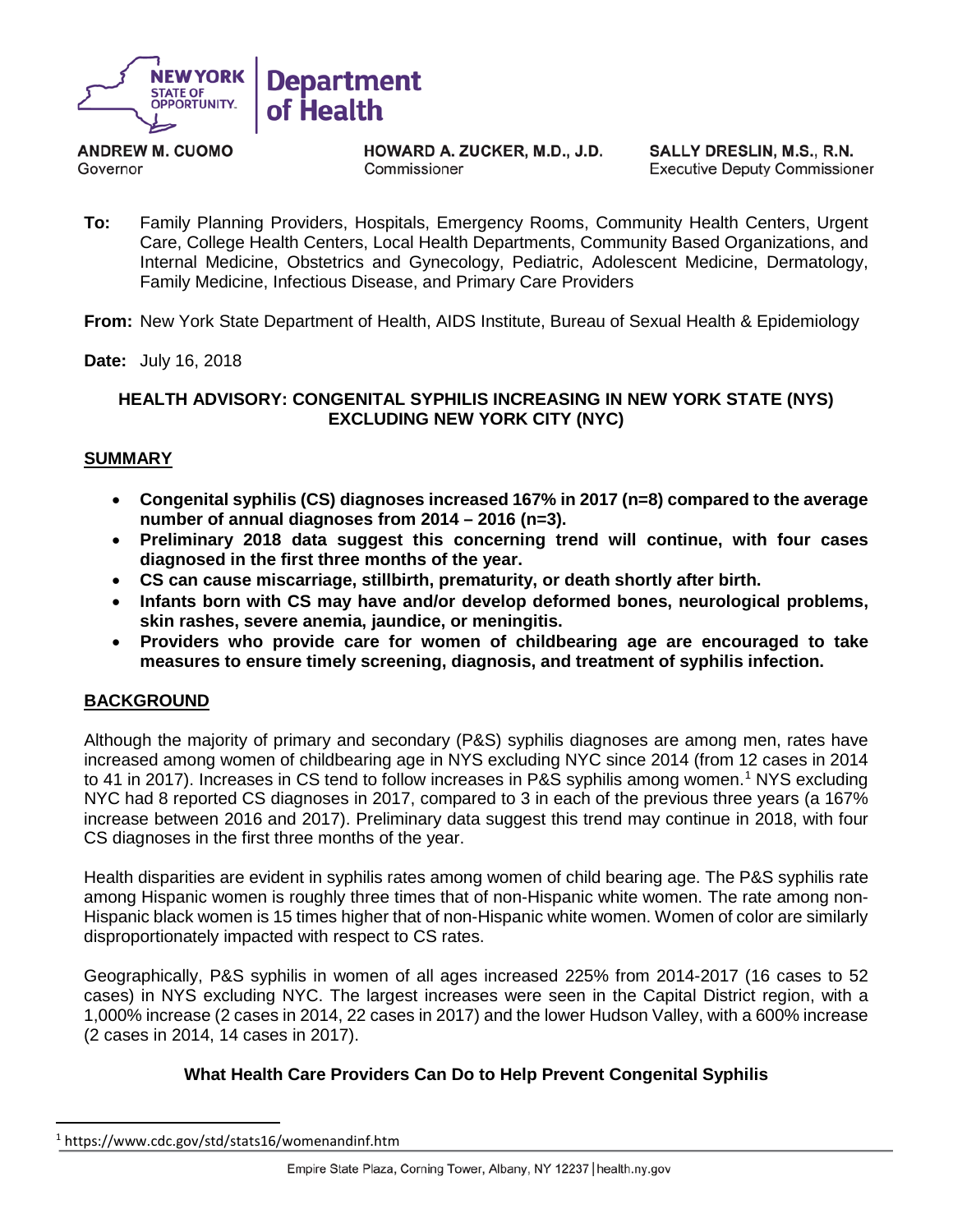# **SCREENING**

- All women should be screened for syphilis at the time pregnancy is first identified (per NYS Public Health Law Section 2308), and again upon delivery.
- Make sexual health a routine part of every prenatal visit, regardless of the outcome of the first syphilis test. Screen for syphilis and other sexually transmitted infections (STIs) as warranted (changes in sex partners or behaviors, STI status of sex partners, etc.).
- Determine the pregnancy status of all women diagnosed with syphilis.
- Consider screening for syphilis in patients who present with symptoms of unknown origin such as unexplained rashes, sores, or lesions.

# **DIAGNOSIS AND TREATMENT**

- To diagnose syphilis, laboratory testing must include both treponemal and non-treponemal tests. Unless specified by the provider, the sequence of these tests (i.e. treponemal or non-treponemal test first) differs across laboratories and results must be carefully interpreted to distinguish current syphilis infection from previous infection. It is important that providers understand their syphilis screening algorithm. See the Centers for Disease Control and Prevention's (CDC) 2015 STD Treatment Guidelines for more information: <https://www.cdc.gov/std/tg2015/syphilis-pregnancy.htm>
- In cases where the laboratory evidence of syphilis is inconclusive or ambiguous, women should be presumed infected (with or without symptoms) unless syphilis can be ruled out through evidence of treatment and patterns in follow-up antibody titers documented in the medical record.
- Providers are encouraged to work with the local health department to consult the syphilis registry, and to help inform syphilis diagnosis and treatment decisions.
- Treat all women with confirmed or suspected syphilis of any stage, or syphilis exposure, according to current CDC guidelines. The only recommended treatment option for pregnant women remains Penicillin G benzathine (Bicillin-LA). Pregnant women who report a penicillin allergy can be considered for further allergy testing to assess risks for IgE allergic reactions and should, as needed, be desensitized and treated with penicillin. See the CDC's 2015 STD Treatment Guidelines for more information: <https://www.cdc.gov/std/tg2015/syphilis-pregnancy.htm>
- Treatment for CS in infants is determined based on maternal history of syphilis infection and treatment, and current laboratory and physical examination results. Consult the CDC 2015 Sexually Transmitted Diseases Treatment Guidelines for Congenital Syphilis: <https://www.cdc.gov/std/tg2015/congenital.htm>
- All infants diagnosed with CS should be physically and serologically monitored closely in the months following birth.
- Per NYS DOH Communicable Disease reporting requirements, immediately report new positive prenatal or delivery syphilis test to the local health department by phone, followed by submission of the confidential case report form (DOH-389). The state or local health department can assist in following-up with patients and their partners to ensure access to care. Information is available at [www.health.ny.gov/forms/doh-389.pdf](http://www.health.ny.gov/forms/doh-389.pdf) and

[www.health.ny.gov/forms/instructions/doh-389\\_instructions.pdf](http://www.health.ny.gov/forms/instructions/doh-389_instructions.pdf)

#### **Resources**

**Congenital Syphilis overview (courtesy of the Clinical Education Initiative)**: [https://ceitraining.org/courses/course\\_detail.cfm?mediaID=415#.WuDcKIeWyos](https://ceitraining.org/courses/course_detail.cfm?mediaID=415#.WuDcKIeWyos)

**Signs and symptoms of syphilis**:<https://www.cdc.gov/std/training/clinicalslides/>

**Free and confidential HIV and STI testing** is available at local health department STD clinics. For clinic locations and hours, please visit: [www.health.ny.gov/diseases/communicable/std/clinics/](http://www.health.ny.gov/diseases/communicable/std/clinics/)